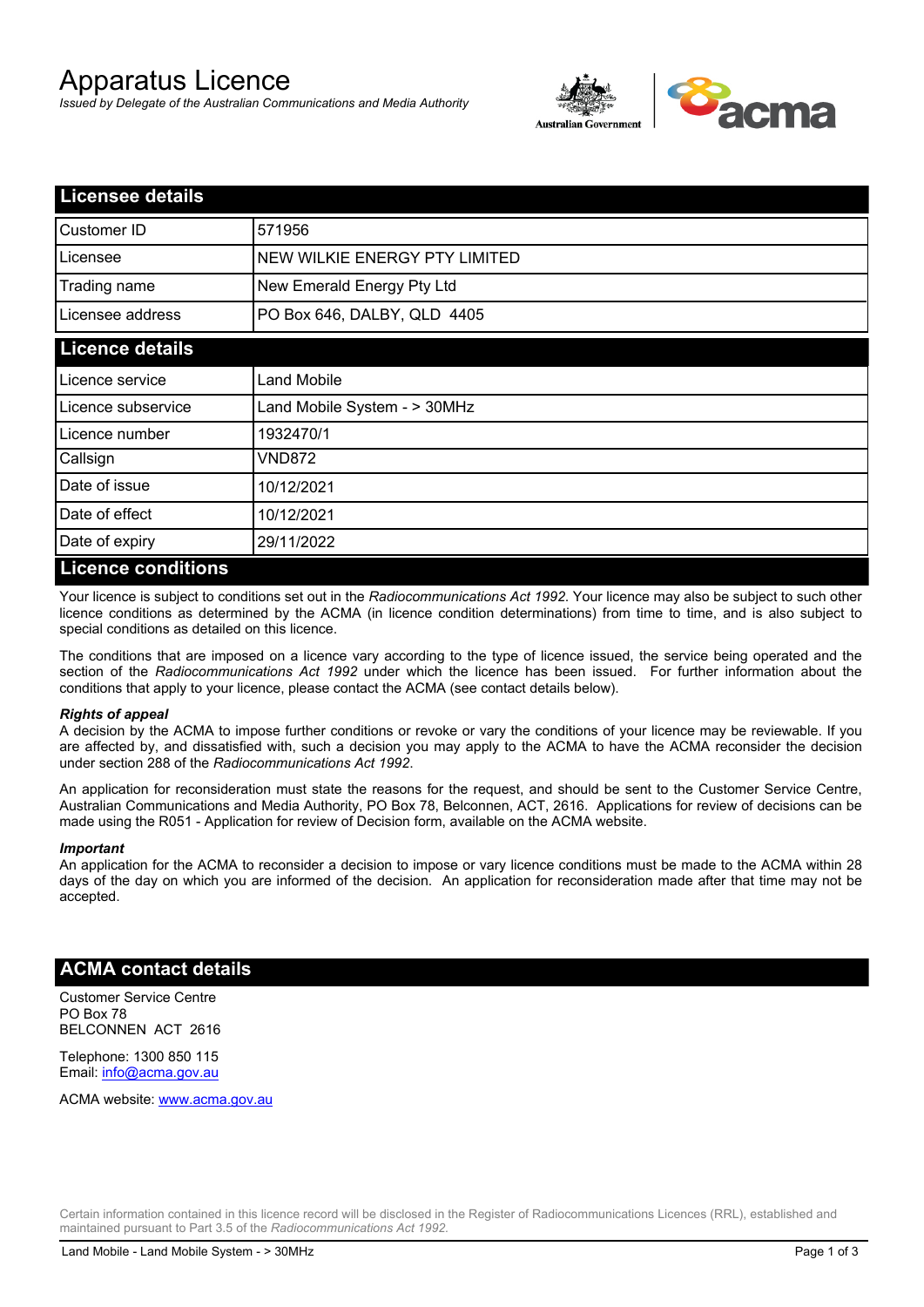# **Advisory Notes applying to licence no.: 1932470/1**

Conditions applicable to the operation of Land Mobile System station(s) authorised under this licence can be found in the Radiocommunications Licence Conditions (Apparatus Licence) Determination and the Radiocommunications Licence Conditions (Land Mobile Licence) Determination. Copies of these determinations are available from the ACMA and from the ACMA home page (www.acma.gov.au).